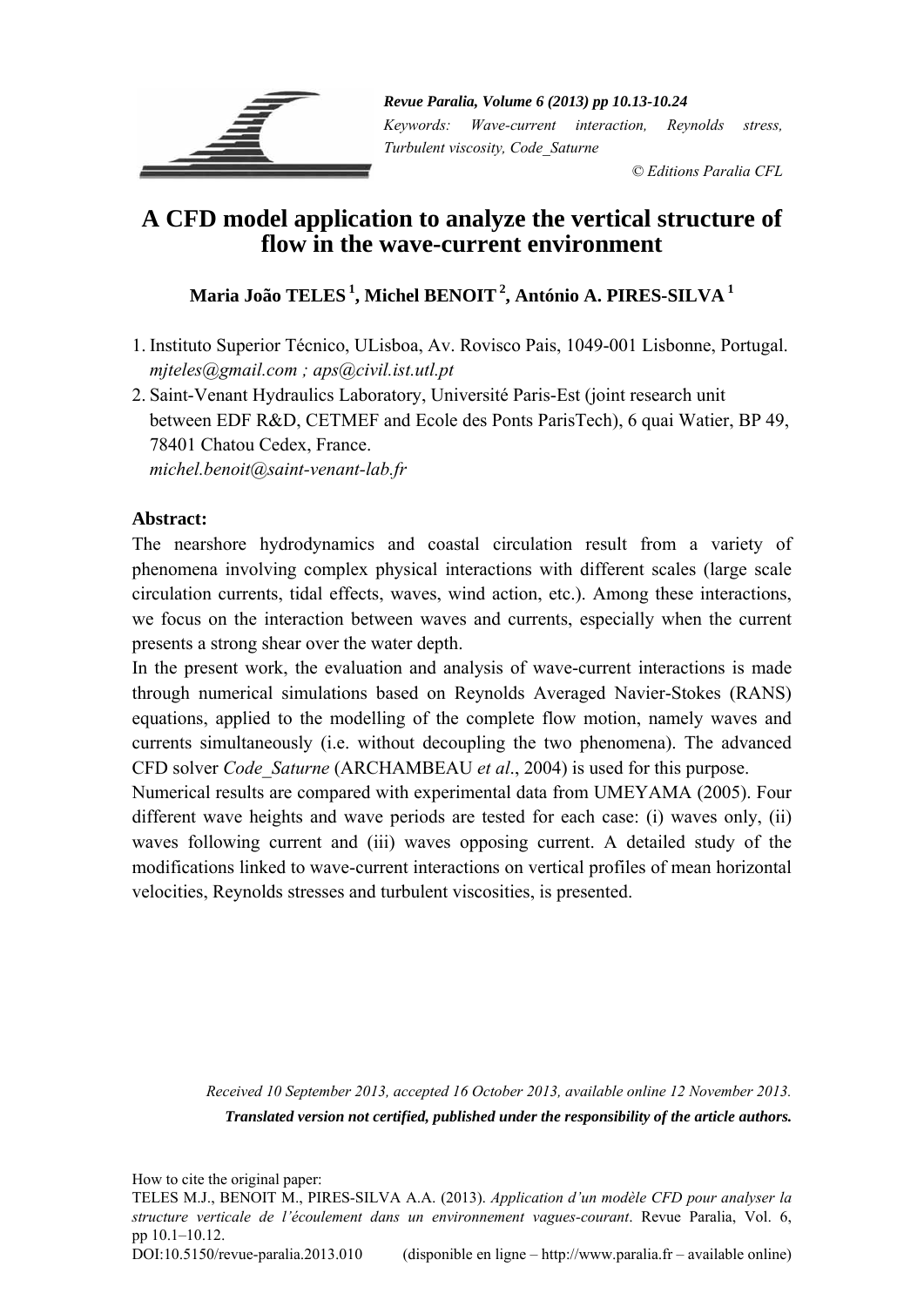## **1. Introduction**

The coastal zone has a high degree of complexity due to the wide range of interacting scales, both temporal and spatial, like large scale circulation currents, tidal effects, waves and wind action. The design of coastal protection and harbour sheltering structures, the evaluation of sediment transport and coastal erosion, the assessment of wave power available at a certain spot or the impact of a farm of wave energy converters are examples of possible applications that can benefit from an enhanced knowledge and modelling of these phenomena, and more specifically, of wave-current interaction effects.

The work hereby presented is dedicated to the evaluation and analysis of wave-current interactions at a local scale, by focusing on the vertical profiles of mean horizontal velocity, Reynolds stresses and turbulent viscosity. A numerical model, based on the Reynolds Averaged Navier-Stokes (RANS) equations, is applied to the modelling of the complete flow motion, simultaneously with waves and currents (i.e. without decoupling the two phenomena).

The numerical results were compared with laboratory data obtained by UMEYAMA (2005). Vertical profiles of mean horizontal velocities and Reynolds stresses were obtained for four different test conditions: current only, waves only, waves following current and waves opposing current.

The organization of this paper is as follows: after the introductory section, the experimental data used are described in section 2; section 3 presents the numerical model and its settings; section 4 discusses the results and the findings of the work; conclusions are summarized in section 5.

## **2. Experimental data**

UMEYAMA (2005) performed a series of experiments in a 25 m long channel, 0.7 m wide and with a water depth of 0.2 m. Regular waves were generated with a piston type wave maker. Four wave heights and wave periods were tested (labelled T1 to T4) with waves only, waves following currents and waves opposing currents. The mean current velocity in the channel was about 12 cm/s, both in the direction of the waves and in the opposite direction. The forced wave parameters are listed in Table 1 for each test case. The vertical profiles of mean velocity and Reynolds stresses were measured by a laser Doppler anemometer at a distance of 10.5 m from the wave generator.

| Table 1. Wave helght and wave period for the four lest cases |               |        |        |               |  |
|--------------------------------------------------------------|---------------|--------|--------|---------------|--|
| <b>Tests</b>                                                 | 77            | T2     | T3     | T4            |  |
| Wave height (m)                                              | 0.0202        | 0.0251 | 0.0267 | 0.0280        |  |
| <i>Wave period</i> $(s)$                                     | $0.9^{\circ}$ | 10     | I 2    | $\frac{1}{4}$ |  |

*Table 1. Wave height and wave period for the four test cases*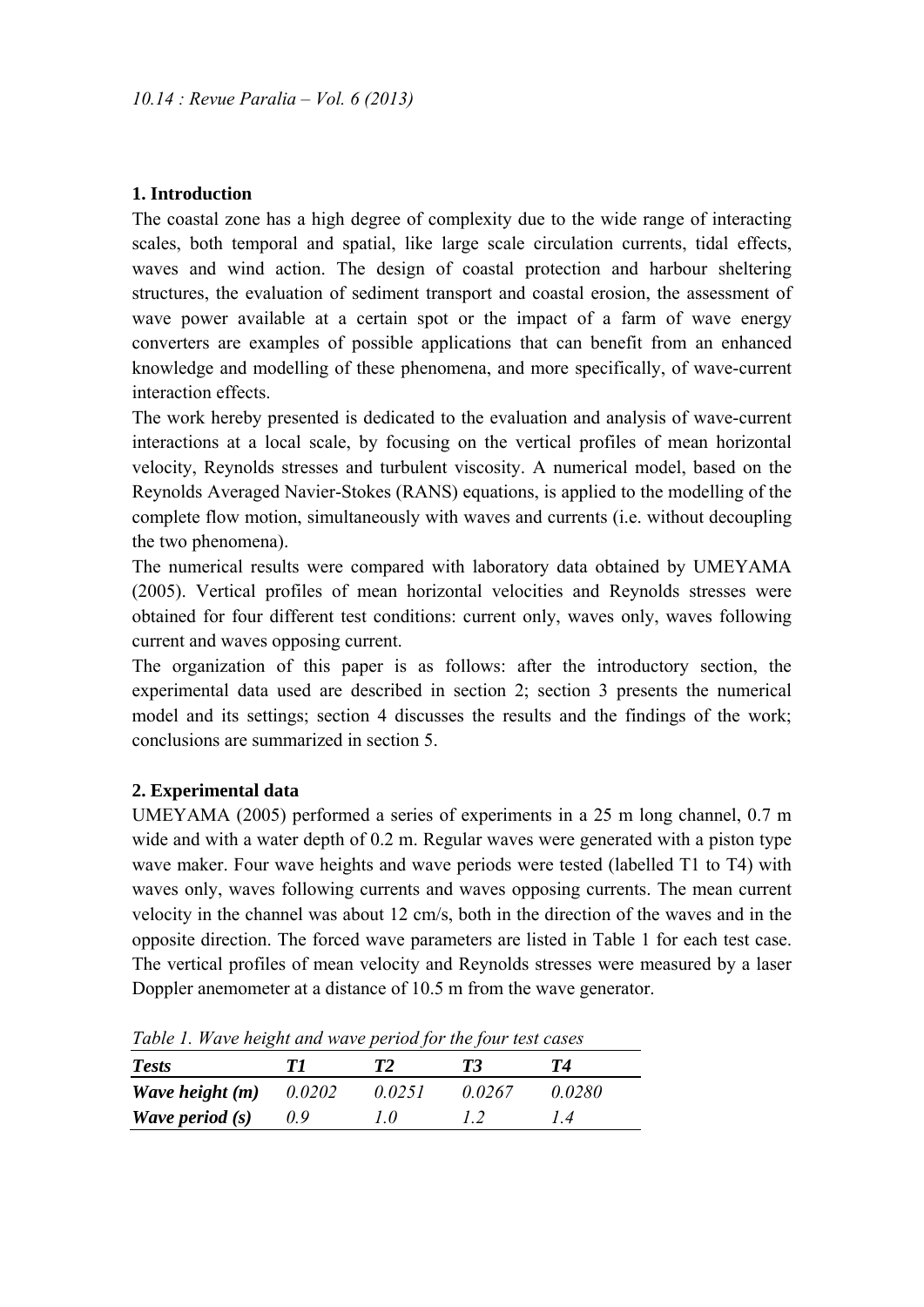In view of the range of wave heights and water depths set in UMEYAMA (2005)'s experiments, an approximate value of  $H/h \approx 0.1$  was found, which qualifies them as intermediate non linear waves. With dimensionless depth  $kh \approx 0.1$ , these experiments are typically characterized as intermediate water depths.

### **3.** *Code\_Saturne* **model**

In the numerical simulations, the RANS CFD solver *Code\_Saturne*, developed at Electricité de France (EDF) (ARCHAMBEAU *et al*., 2004) was used. The RANS equations are written in a conservative form and then integrated over the control volumes of each cell of the three-dimensional (3D) mesh.

$$
\frac{\partial \rho}{\partial t} + div(\rho u) = 0
$$
\n
$$
\rho \frac{\partial u}{\partial t} + div(\rho u \otimes u) = div(\sigma) + S_u
$$
\n(1)\n(2)

 $\rho$  is the fluid density, *u* the fluid velocity vector,  $\sigma$  the viscous stress tensor and  $S_u$  and additional momentum source term to be defined by the user. For a turbulent flow, the stress tensor  $\sigma$  includes the effect of pressure, viscous stress  $\tau$ , and the turbulent Reynolds stress tensor *R*ij.

In order to close the system of equations (1) and (2), the turbulent Reynolds stress tensor *R*ij has to be modelled and somehow related to mean flow. *Code\_Saturne* has implemented a number of turbulence closure models. In this study, a Reynolds Stress Model (RSM) was chosen, namely the  $R_{ij}$ - $\varepsilon$  SSG model (SPEZIALE et al., 1991). In Reynolds Stress Models (RSM) a Reynolds stress transport equation (3) accounts for the directional effects of the Reynolds stress fields and, therefore, dispenses with the eddy viscosity hypothesis. There are also six transport equations for the six independent components of the Reynolds stress tensor and one equation for the dissipation rate  $\varepsilon$ .

$$
\rho \frac{\partial R_{ij}}{\partial t} + \nabla \left( \rho u R_{ij} - \mu \text{grad} R_{ij} \right) = P_{ij} + G_{ij} + \Phi_{ij} + d_{ij} - \rho \varepsilon_{ij}
$$
\n(3)

$$
\rho \frac{\partial \varepsilon}{\partial t} + \nabla \cdot (\rho u \varepsilon - \mu \text{grad} \varepsilon) = d_{\varepsilon} + C_{\varepsilon 1} \frac{\varepsilon}{k} \left[ P + G_{\varepsilon} \right] - \rho C_{\varepsilon 2} \frac{\varepsilon^2}{k}
$$
(4)

 $R_{ij}$  represents the Reynolds stress tensor,  $P_{ij}$  and  $G_{ij}$  are the turbulence production tensors related to mean shear stresses and gravity effects respectively,  $\Phi_{ij}$  is the pressure strain term,  $d_{ij}$  and  $d_{\varepsilon}$  the turbulent diffusion terms and  $\varepsilon_{ij}$  the dissipation term (considered isotropic) (ARCHAMBEAU et al., 2004).

*Code Saturne* is able to model free surface flows by using the Arbitrary Lagrangian Eulerian (ALE) method (ARCHAMBEAU et al., 1999), which ensures an accurate representation of the free surface variations. The RANS equations then gain a new term, which is the vertical velocity of the mesh. At each time step the mesh is updated accordingly.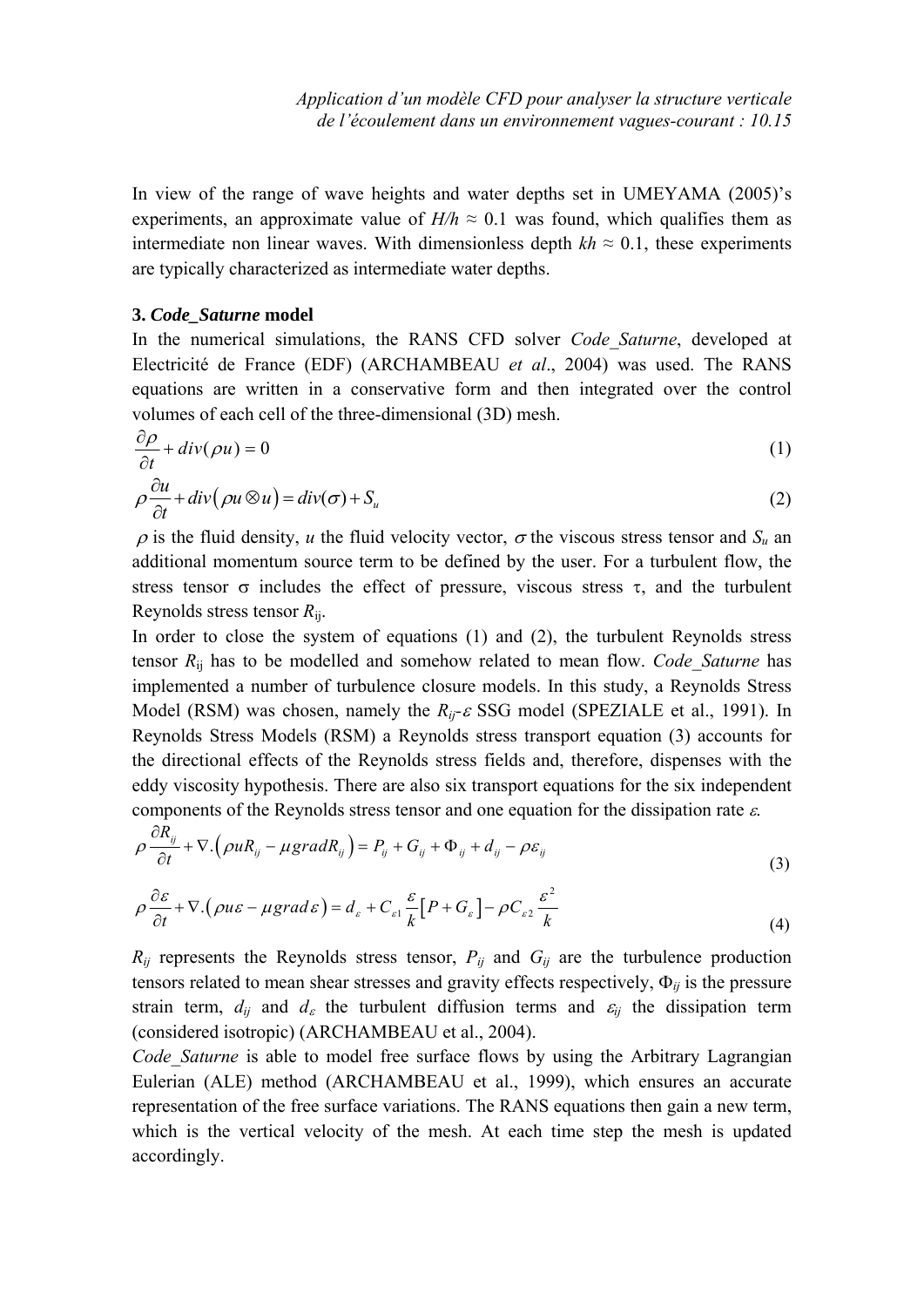About 20 cells per wavelength had to be guaranteed for mesh generation to get a good representation of the wave propagation. On the other hand, the mesh resolution cannot be too fine next to the moving wall to avoid mesh crossover and divergence of the simulation. A structured and hexahedral mesh was created with a constant resolution in the *x* direction of 120 cells over a length of 30 m ( $\Delta x \approx 0.25$ m), one single cell in the *y* (transversal) direction and a variable number in the vertical direction *z*. In the latter, a geometric progression of the vertical mesh size  $\Delta z$  ranging from 0.002 m (near the bottom) to 0.005 m (near the free surface), (cf. figure 1) was adopted.



#### *UMEYAMA (2005).*

To minimize undesirable super and sub-harmonic free waves, a second order displacement of a piston type wave board (DEAN & DALRYMPLE, 1991) was applied on the channel at the left lateral boundary (figure 1). *Code\_Saturne* was forced simulating a horizontal movement of the mesh on the upwave wall. The signal had to be progressively imposed at this boundary to avoid a sudden horizontal movement of the mesh and thus, mesh crossover. The wave reflections at the right end of the channel were dealt with by an artificial beach based on a viscous damping term that increased linearly from the bottom to the free surface.

The numerical solution is strongly dependent on the correct imposition of the boundary conditions. An additional condition (5) proposed by CELIK & RODI (1984), relative to the turbulence closure scheme, had to be imposed on the free surface.

$$
\varepsilon = \frac{k_w^{\frac{3}{2}}}{\alpha h} \tag{5}
$$

 $\epsilon$  is the turbulent dissipation,  $k_w$  the turbulent kinetic energy at the water surface,  $\alpha = 0.18$  an empirical constant and *h* the water depth. In the case of the RSM model, *k* is computed as half the trace of the Reynolds stress tensor:  $k = \frac{1}{2}(R_{xx} + R_{yy} + R_{zz})$ .

With this condition, the turbulent dissipation increases and the eddy viscosity decreases towards the free surface. This behaviour was observed in the experiments made by NEZU & RODI (1986).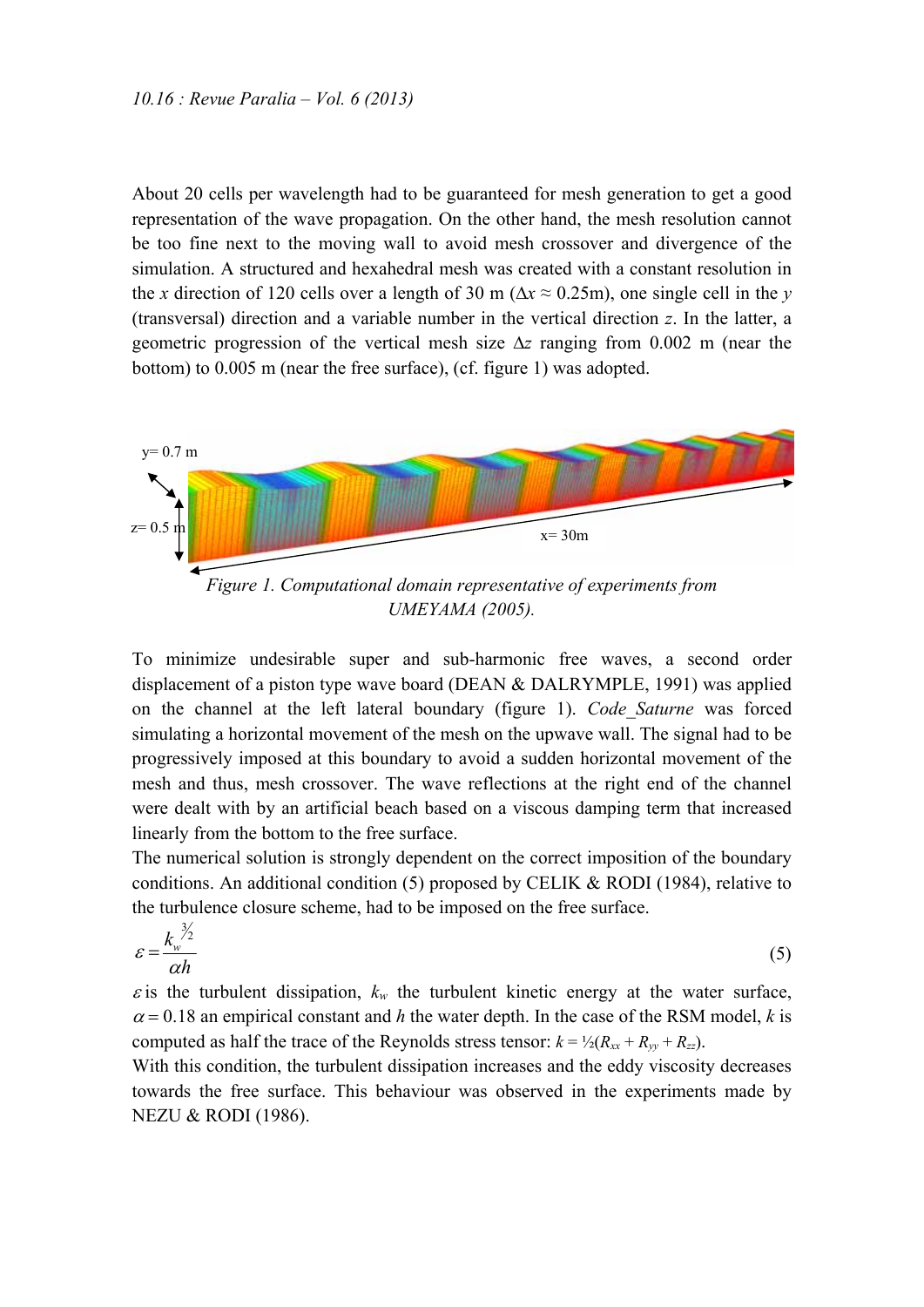### **4. Results and discussions**

As specified in Section 2, the experiments from UMEYAMA (2005) were made with different wave heights and periods. It should be noted that these experiments do not include a blocking situation of the waves by the current.

The conditions of Table 1 for the four cases were tested in *Code\_Saturne*. In the following, for current only case, comparisons between numerical results and data are shown for the vertical profiles of the mean horizontal velocity, the Reynolds stress  $R_{xz}$ (figure 2), the dimensionless turbulent kinetic energy and the dimensionless dissipation rate (figure 3). The same comparisons were made for tests T1 and T4, for waves only (figure 4), waves following current (figure 5) and waves opposing current (figure 6).

It was first considered to be the current only test case. It can be seen on figure 2 that both the vertical profiles of their mean horizontal velocity and Reynolds stress are well reproduced by *Code\_Saturne*.



*Figure 2. Vertical profiles of mean horizontal velocity (on the left) and Reynolds stress Rxz (on the right) for current only.* 

The dimensionless turbulent kinetic energy and the dimensionless dissipation rate are shown below with for the "current only" case (figure 3). Semi-empirical formulas (NEZU & NAKAGAWA, 1993) were also included for the "current only" case and used to estimate the dimensionless turbulent kinetic energy (6) and dissipation rate (7).

$$
\frac{k}{u_*^2} = 4.78e^{(-2z/h)}
$$
 (6)

$$
\frac{\varepsilon h}{u_*^3} = 9.8 \left(\frac{z}{h}\right)^{-1/2} e^{(-3z/h)}
$$
 (7)

We can observe that the comparison of the numerical simulations with the semiempirical curves shows, in general, the same order of magnitude throughout the water depth.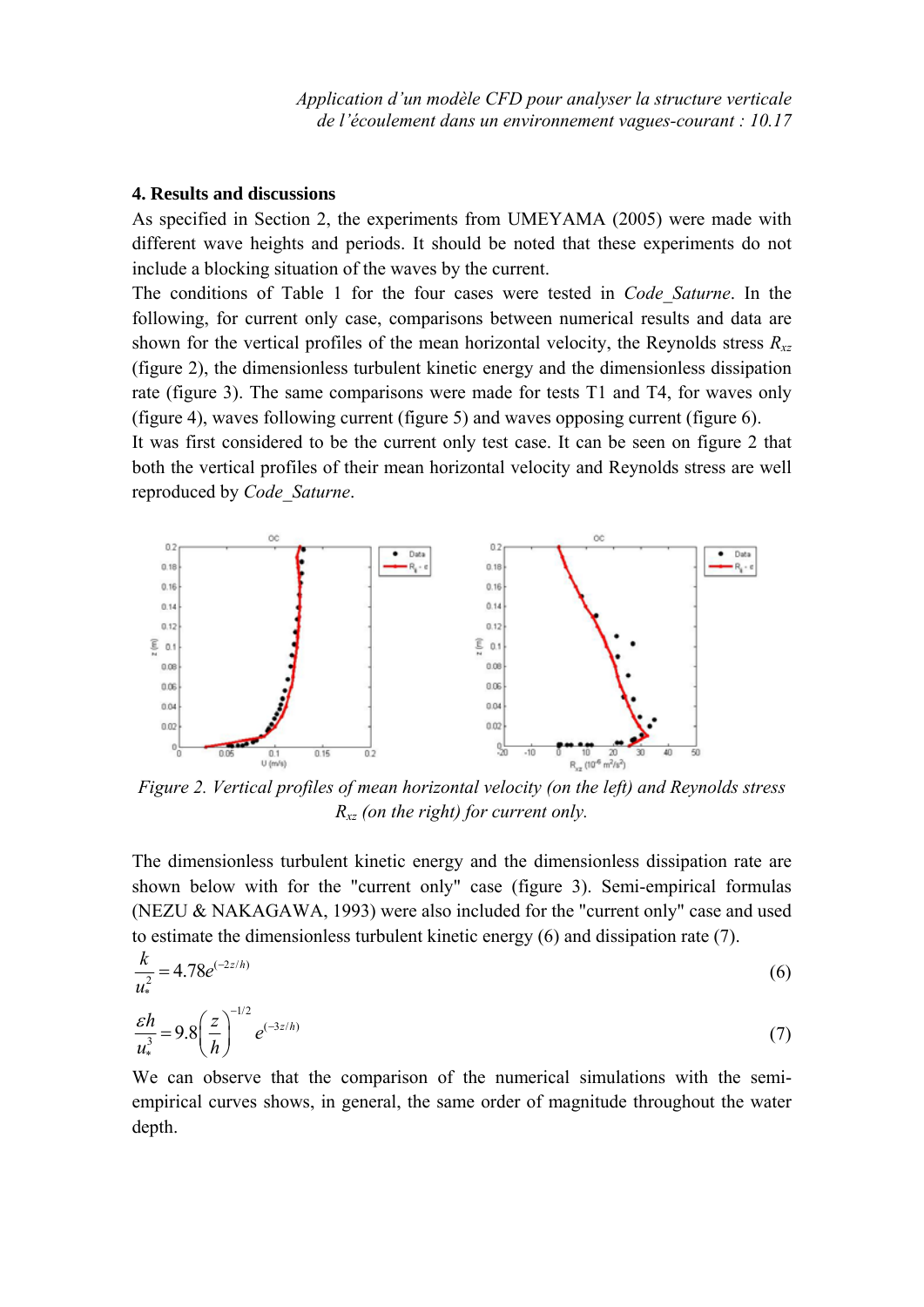

*Figure 3. Vertical profiles of the dimensionless kinetic turbulent energy and turbulent dissipation for "current only" (i.e. no waves).* 

Figure 4 shows the vertical profile of the mean horizontal velocity for two different wave heights and periods, and without any current. The numerical model predicts reasonably well the magnitude of the mean horizontal velocity, although differences are observed on the shape of the vertical distribution. To compensate the mass flux induced by wave propagation in the region between the wave trough and wave crest, a negative current, opposed to wave propagation, appears.

The following set of two figures (figures 5 and 6) represent the vertical profile of mean horizontal velocities for waves superimposed in a turbulent current. For waves cofollowing a current (figure 5), and comparing with the current only profile (from figures 5 to 9: OC=current only, which corresponds to the tests with current only, without waves), an increase of the velocity near the bed followed by its reduction near the free surface is observed in the measurements. Both these effects are well reproduced by the model. The other wave heights and periods tested (not shown) exhibit a similar behaviour (TELES *et al*, 2013).



*Figure 4. Vertical profile of mean horizontal velocity for waves only: OW1 (H=0.0202 m; T=0.9 s) and OW4 (H=0.0280 m; T=1.4 s).*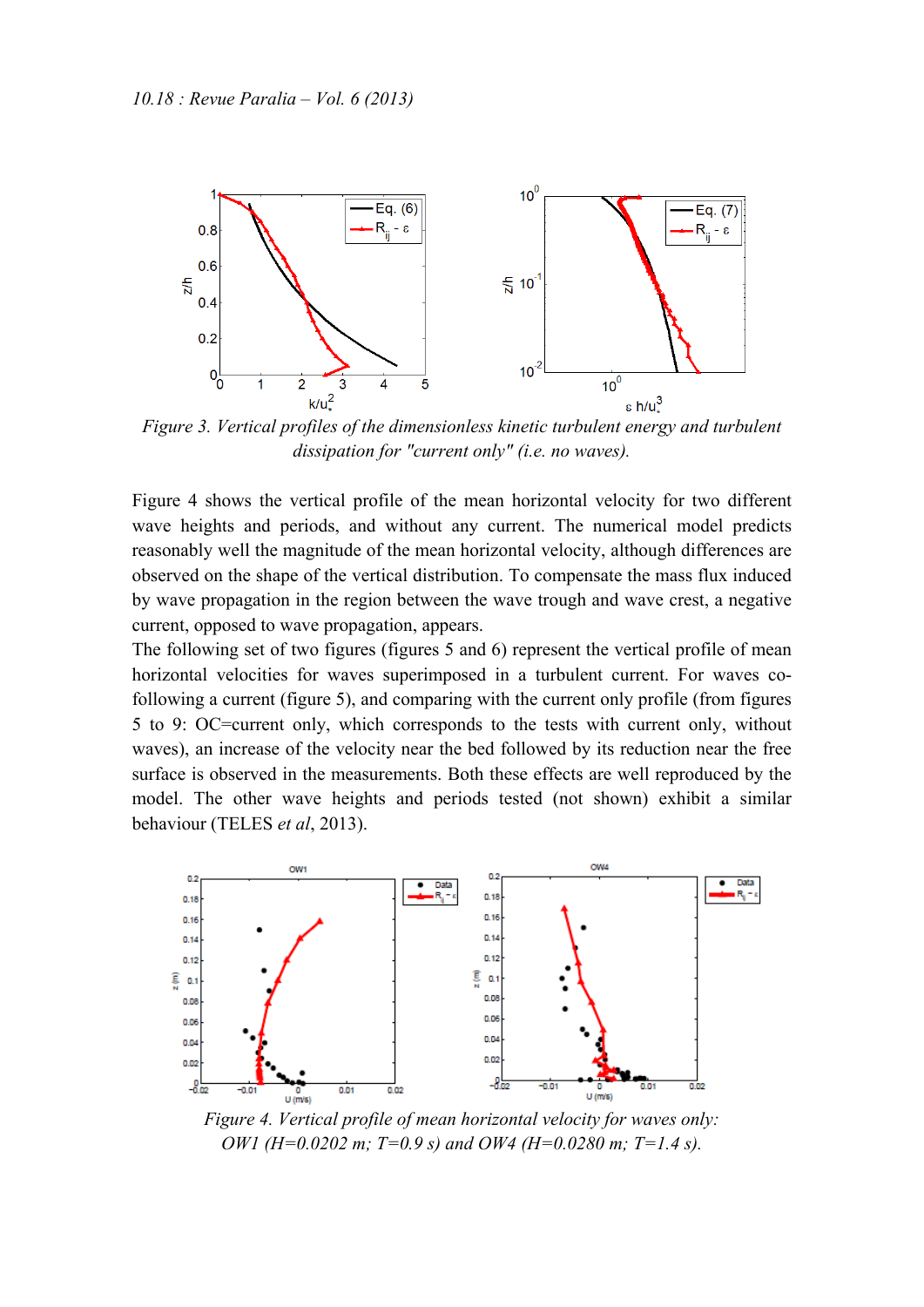The phase averaged Reynolds stresses induced by the waves represent a phase averaged correlation between the horizontal and vertical velocities. As pointed out by OLABARRIETA *et al.* (2010), in intermediate water depths, like in these experiments, as the wave height increases, so does this correlation, and a greater reduction of the mean horizontal velocity should be noticed. However, as the wave period increases, the vertical component of the particle motion decreases, causing a reduction of Reynolds stresses. The effects of the wave height and wave period act in opposing directions and could explain why the reduction near the surface for waves following the current does not change much across the experiments.

For waves opposing currents (figure 6), the main observed feature is the increase of the velocity shear near the free surface. Again, the numerical simulations follow closely the experimental data.



*Figure 5. Vertical profile of mean horizontal velocity for waves following current: WFC1 (H=0.0202 m; T=0.9 s) and WFC4 (H=0.0280 m; T=1.4 s)*.



*Figure 6. Vertical profile of mean horizontal velocity for waves opposing current: WOC1* (*H*=0.0202 *m*; *T*=0.9 *s*) and *WOC4* (*H*=0.0280 *m*; *T*=1.4 *s*).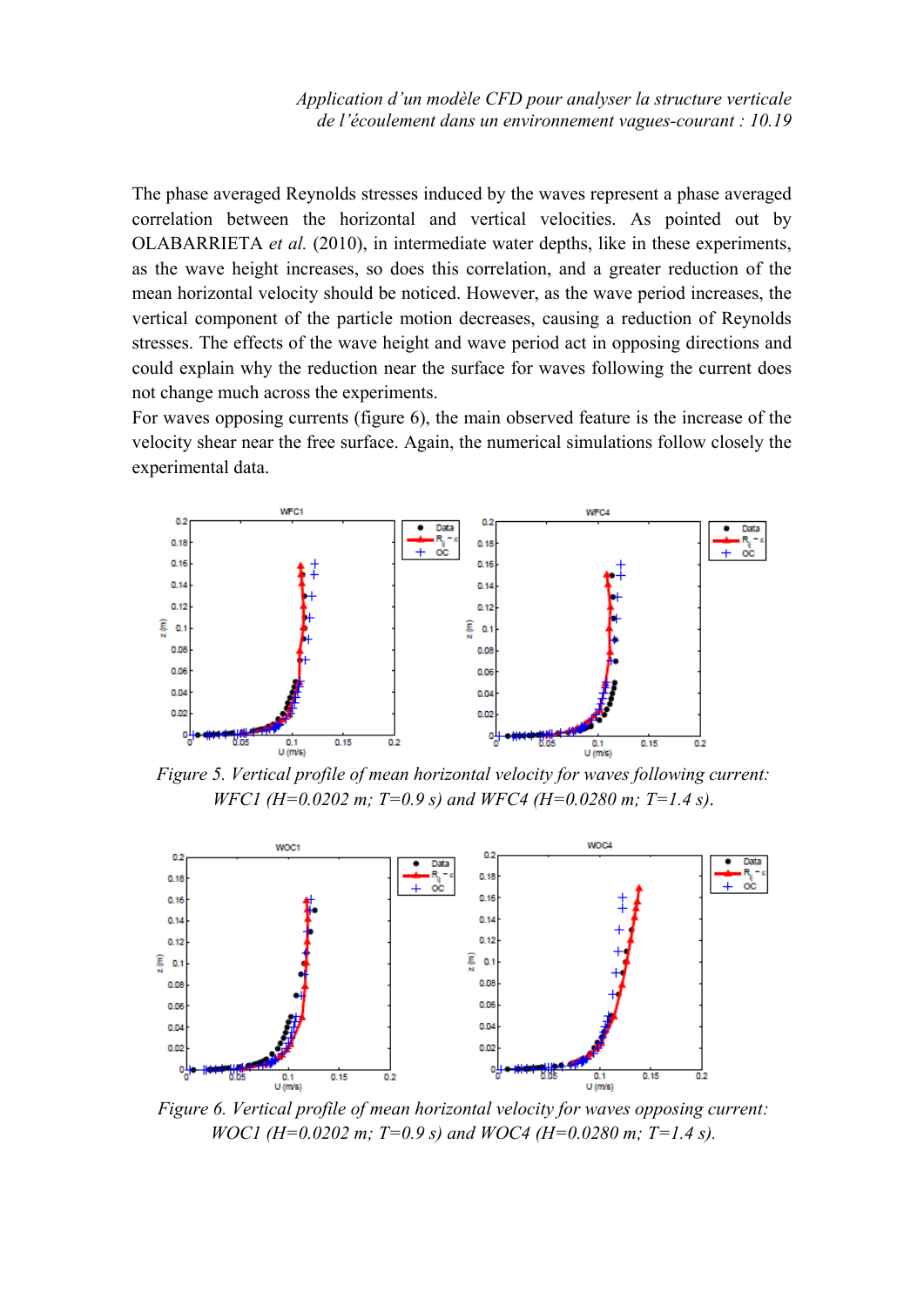Figures 7 and 8 present the vertical profile of the Reynolds stress  $R_{xz}$ . The maximum value of this Reynolds stress decreases when compared with the current only case, independently of the direction between the waves and the current. The superimposition of waves causes a reduction of Reynolds stresses, not only near the bottom, but also throughout the water depth. This general trend is also observed in the model results. In the WFC4 case, a discrepancy in the simulated Reynolds stresses near the surface in comparison to the experimental measurements can be seen. In particular, the reverse in sign of the measurements close to  $z = 0.06$  m does not show up in the model simulations. The observed differences could be a consequence of not considering a nonzero shear stress at the free surface due to the interface between air and water (DORE, 1978).



*Figure 7. Vertical profile of Reynolds stress Rxz for waves following current: WFC1 (H=0.0202 m; T=0.9 s) and WFC4 (H=0.0280 m; T=1.4 s).* 



*Figure 8*. *Vertical profile of Reynolds stress Rxz for waves opposing current: WOC1 (H=0.0202 m; T=0.9 s) and WOC4 (H=0.0280 m; T=1.4 s).*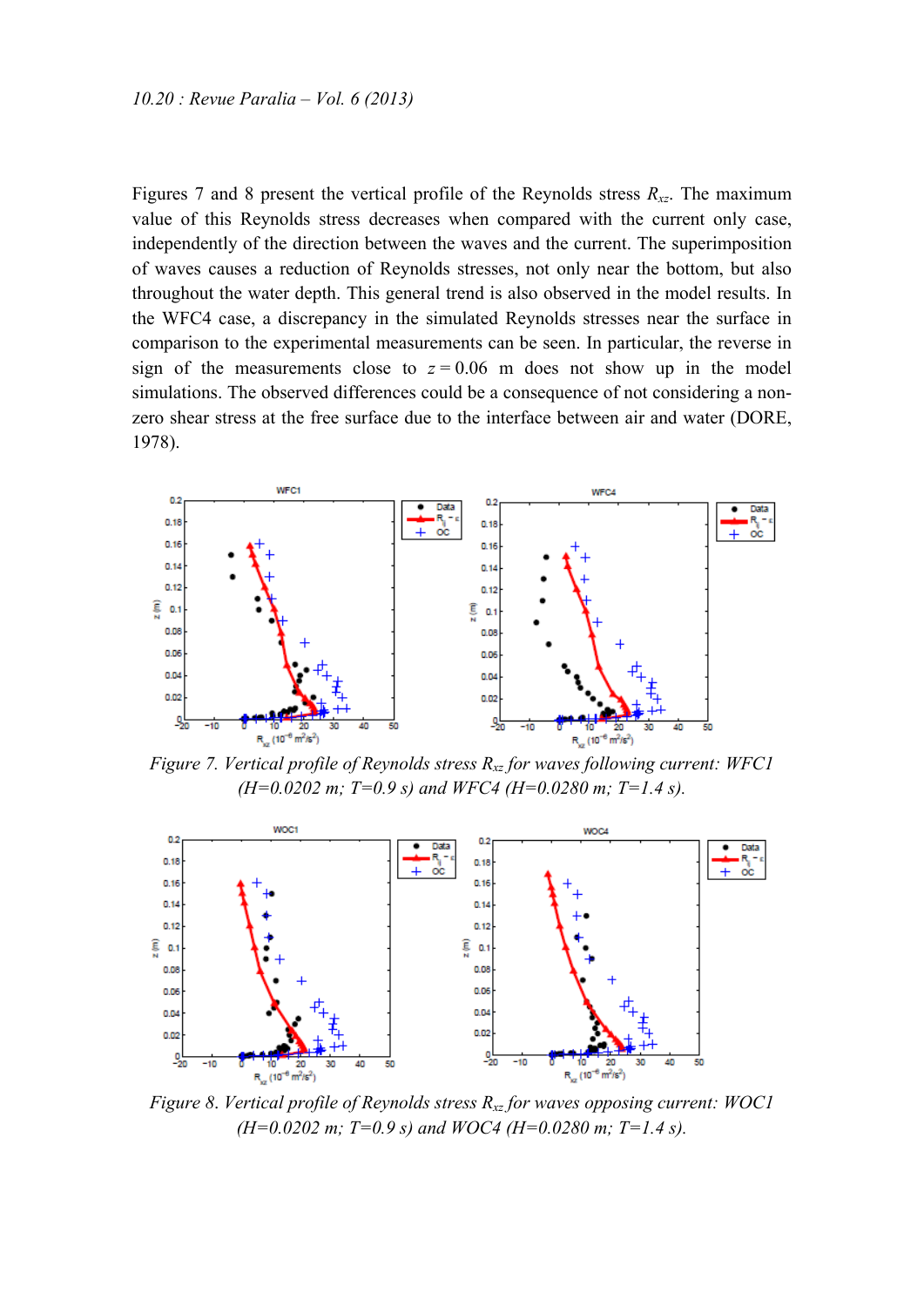*Application d'un modèle CFD pour analyser la structure verticale de l'écoulement dans un environnement vagues-courant : 10.21*

Overall, the comparisons between *Code\_Saturne* simulations and the data of UMEYAMA (2005) showed a good agreement and the specifics of the wave-current interactions at this local scale can be accounted for.

The experiments of NEZU & RODI (1986) allowed to estimate the vertical profile of the turbulent viscosity in the current only case. Comparing with *Code\_Saturne* results, the same order of values was obtained for the dimensionless viscosities (figure 9). The turbulent viscosity is zero, both at the bottom and on the moving free surface. To achieve this kind of behaviour at the free surface, the boundary condition for the turbulent dissipation, expressed by (5), was essential.



*Figure 9. Comparison between measured and calculated eddy viscosity profile for an open channel flow with current only.* 

This analysis of the turbulent viscosity profile was repeated with the waves superimposed on the current for the different values of the wave height and period, as in UMEYAMA (2005), and the calculations are shown in figure 10. The general shape of the turbulent viscosity profile does not change much when compared with the "current only" profile. Note that HUANG & MEI (2003) have also considered a parabolic and continuous profile when dealing with smooth bottoms.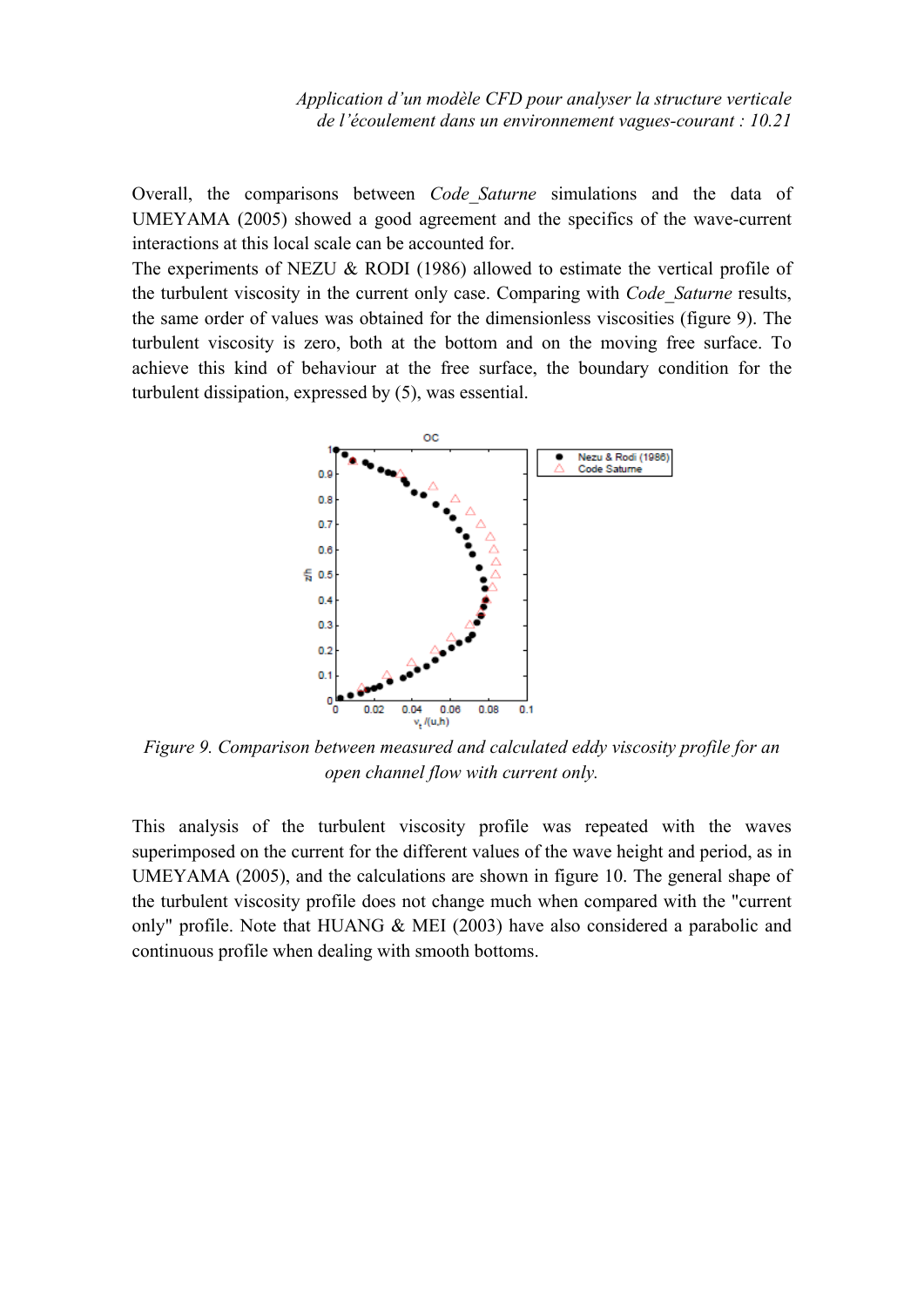

*Figure 10. Vertical profiles of non-dimensional turbulent viscosity obtained by Code\_Saturne by using the Rij–ε SSG turbulence closure model for tests with different wave heights and wave periods for "waves following current" cases (WFC, left panel) and "waves opposing current" cases (WOC, right panel).* 

The similarity of the vertical profile of the non-dimensional turbulent viscosity observed in this set of experiments can be used to devise a simple parameterisation of the turbulent viscosity in such wave-current combined flows that could then be used as input in more simplified numerical models. To obtain this parameterisation of the turbulent viscosity development over the water column, with waves and current, a dimensionless relation between the turbulent viscosity  $(v_t)$ , gravity  $(g)$ , mean velocity (*U*), water depth (*h*), wave period (*T*), wave length (*L*) and wave height (*H*) has been tested. After considering several possible dependences, it was found that the nondimensional turbulent viscosity  $\nu/(gUT^2)$  at each relative distance from the bottom (*z*/*h*) seemed to decrease approximately linearly with the Ursell number  $(HL^2/h^3)$ , as illustrated in figure 11, where the various variables depicted corresponded to the simulations made with *Code\_Saturne*. It should be stressed that this tentative parameterization of the turbulent viscosity needs to be validated against a more extensive set of data.

The relations obtained and represented in figure 11 (equation 8) can be used to deduce a relationship between the non-dimensional turbulent viscosity versus relative distance from the bottom.

$$
\frac{v_t}{gUT^2} \left(\frac{z}{h}\right) = \left[1 \times 10^{-5} Ur - 2 \times 10^{-4}\right] \left(\frac{z}{h}\right)^2 + \left[-1 \times 10^{-5} Ur + 2 \times 10^{-4}\right] \left(\frac{z}{h}\right) + \left[1 \times 10^{-7} Ur + 2 \times 10^{-6}\right] \tag{8}
$$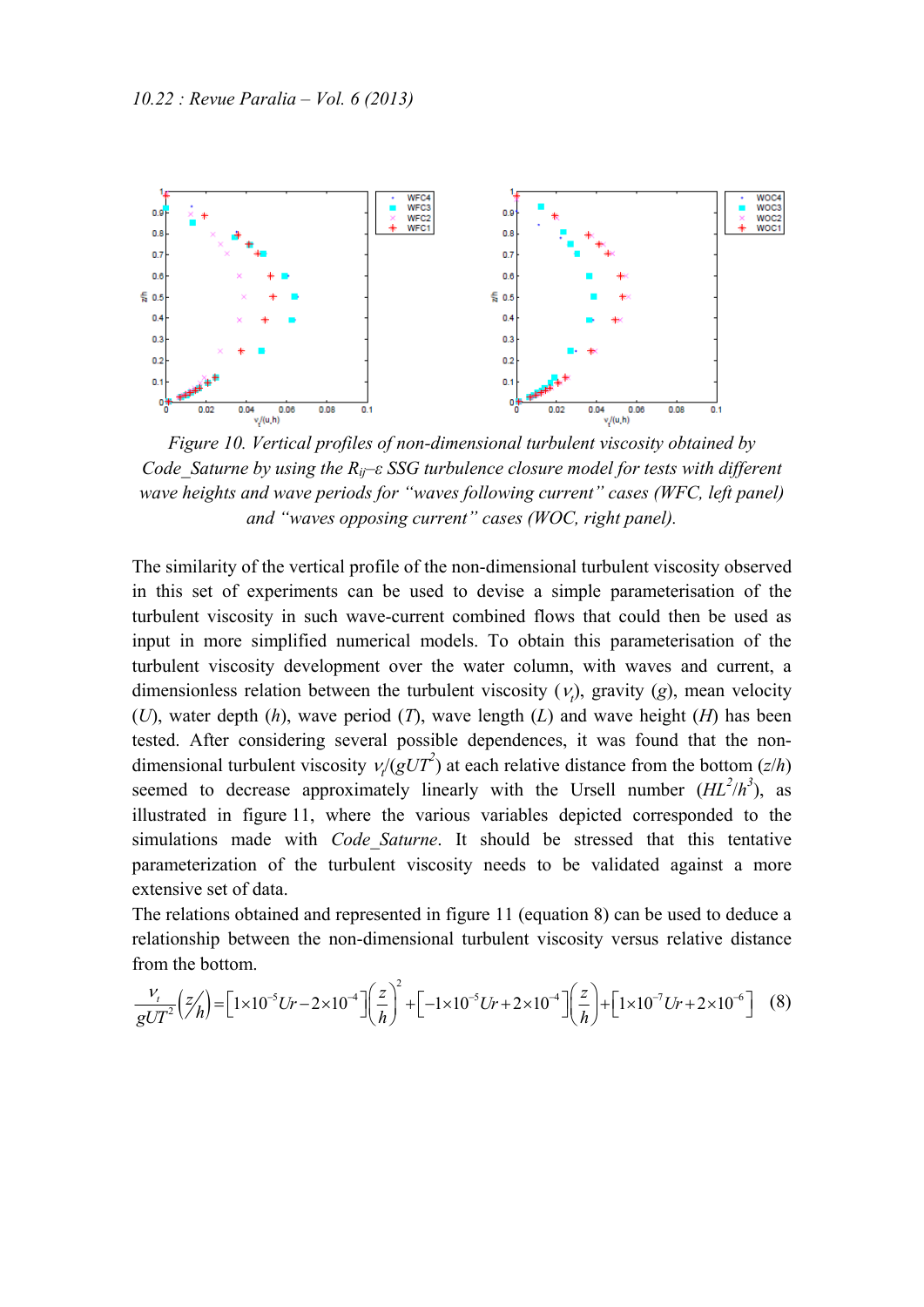

*Figure 11. Variation of the non-dimensional turbulent viscosity*  $v_t$  */(gUT<sup>2</sup>) for each*  $z/h$ *level as a function of the Ursell number*  $Ur = HL^2/h^3$ *.* 

## **5. Conclusions**

The modelling capabilities of the *Code\_Saturne* model were verified for free surface flows in a combined wave-current environment. Data from UMEYAMA (2005) experiments were used to evaluate performance of the model. Different test cases were available: currents only, waves only, waves following currents and waves opposing currents. The change of the vertical profile of the mean horizontal velocity caused by the presence of following or opposing waves on the mean flow was well reproduced. When waves are superimposed in the same direction as the current there is a significant reduction of the mean velocities near the free surface, while when waves have opposite direction to the current, the shear of the velocity profile increases.

The Reynolds stress profile changes were also checked for the combined wave and current environment. It can be concluded, that regardless of the direction of the waves (following or opposing the current), a change of the bed shear stress shows up. The superimposition of waves causes a reduction of turbulence stresses, not only near the bottom, but also throughout the water column.

Finally, the expression for the turbulent dissipation at the free surface, proposed by CELIK & RODI (1984), imposed at the free surface, has shown to be essential to reproduce correctly the vertical profiles of the Reynolds turbulent stresses and the turbulent viscosity.

As the  $R_{ii}$ – $\varepsilon$  turbulence closure model offers the great advantage of solving both the turbulent dissipation and Reynolds stresses, it was also attempted to propose a parameterization of the profile over the water depth of the turbulent viscosity as a function of the Ursell number.